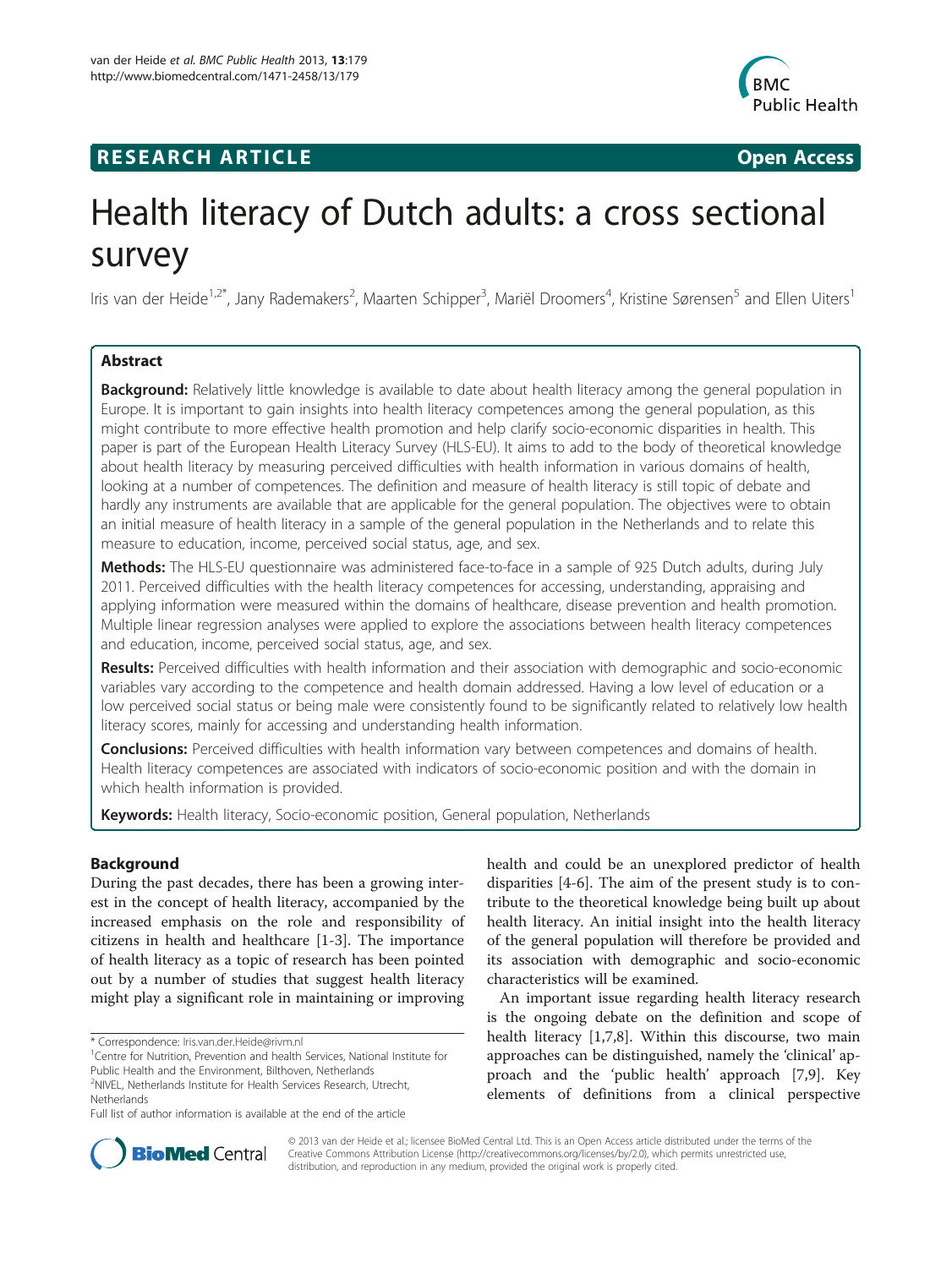include elements of behaviour that mainly reflect individual competences needed to function in the role of patient within a healthcare environment [[8,10,11\]](#page-9-0). Studies that define health literacy from a public health point of view extend the concept by addressing the public at large instead of patients and including dimensions beyond the medical context, such as the workplace, political arena or home [[4,12\]](#page-9-0). Most research on health literacy stems from the clinical perspective. Additionally, research that stems from the public health perspective has mainly been carried out outside Europe, although there has been some recently in Switzerland [[4,13-15](#page-9-0)]. Especially in the European situation, little is known about health literacy outside a clinical setting and among the general population.

The present paper is based on data gathered in the Netherlands in the context of the European Health Literacy Survey (HLS-EU). A research consortium with members from Austria, Bulgaria, Germany, Greece, Ireland, the Netherlands, Poland and Spain made joint efforts to develop a common tool to measure health literacy in the general population [[16,17\]](#page-9-0). This tool was based on a common definition and conceptual model of health literacy (see Additional file [1\)](#page-9-0). Other measurement tools often measured health literacy as a unidimensional concept by focusing on text comprehension or word recognition [[18-20\]](#page-9-0). The HLS-EU addresses health literacy as a multidimensional concept, embracing competences other than reading skills. More precisely, health literacy is measured as people's perceived ability to access, understand, appraise, and apply health information. This measure is not limited to a single domain, but involves three domains of health, namely healthcare, disease prevention and health promotion, which have been clarified in more detail elsewhere [\[17](#page-9-0)].

In addition to the development of an instrument (HLS-E-Q), the HLS-EU survey gathered information on socio-economic and demographic characteristics. Previous studies suggest that low health literacy is more prevalent among people with low levels of education and low incomes and those who are older [\[5,6,21](#page-9-0)-[24\]](#page-9-0). As far as is known, perceived social status, an increasingly-used measure for socio-economic status, has not been studied in relation to health literacy before, but was included in this study as well [\[25](#page-9-0)]. As regards health literacy of men and women, the studies report varying results. Whereas some found no relationship [\[4](#page-9-0),[25](#page-9-0)], others report that one of the sexes is more likely to have low health literacy [[26,27\]](#page-9-0).

Better insights into the relationships between demographic and socio-economic characteristics and health literacy will help identify vulnerable groups with limited health literacy who are therefore possibly at risk of being in poor health [[28](#page-9-0)]. Specific questions in our study therefore are 1) to what extent do adults perceive difficulties with the health literacy competences of accessing, understanding, appraising and applying health information in the domains of healthcare, disease prevention and health promotion and 2) to what extent are these competences related to demographic and socioeconomic characteristics?

## **Methods**

## Study design and data collection

A stratified random sampling design was applied to the Dutch population aged 15 years or older, in accordance with the Eurobarometer methodology [\[29](#page-9-0)]. The sample was stratified according to province and within provinces according to urban and rural areas, leading to a probability of inclusion that was proportional to population size and density. In the first stage, 699 areas were defined, including a total selection of 24,942 addresses. Households were selected randomly in each of these areas. In each household, one respondent was recruited over the phone or contacted by e-mail, following the closest birthday rule. During July 2011, 221 interviewers administered the questionnaires face-to-face with the pre-recruited respondents in people's homes. The questionnaires were conducted in Dutch. A total of 2817 people were contacted of whom 1794 were not willing to participate, leading to a sample of 1023 participants (response rate 36%). It was decided to focus the analyses on persons aged 25 years or older, as income, education and social status are more stable after this age, resulting in a final sample of 925 adults.

## Assessment of variables Health literacy

The questionnaire for measuring health literacy in the general population in Europe (the HLS-EU-Q) was developed collectively by the HLS-EU consortium [\[16](#page-9-0)]. The questionnaire was based on the definition and conceptual model developed within the HLS-EU consortium, which are presented in an Additional file [1](#page-9-0) and described in detail elsewhere [\[17\]](#page-9-0). Table [1](#page-2-0) presents four examples of items from the HLS-EU-Q. For the full questionnaire, please contact the fifth author (KS). The HLS-EU-Q was pre-tested for understandability and completeness, using focus groups in Greece, Ireland and the Netherlands ( $n = 6$  in each country) and face-to-face interviews in Ireland and the Netherlands ( $n = 50$  in each country). Extensive information on the development and pre-testing of the HLS-EU-Q is described elsewhere [[17,30\]](#page-9-0). The final questionnaire, as illustrated in Table [2](#page-2-0), measured health literacy across three domains of health, namely healthcare, disease prevention and health promotion. Within these domains, the questionnaire focused on (a) accessing, or the ability to seek, find and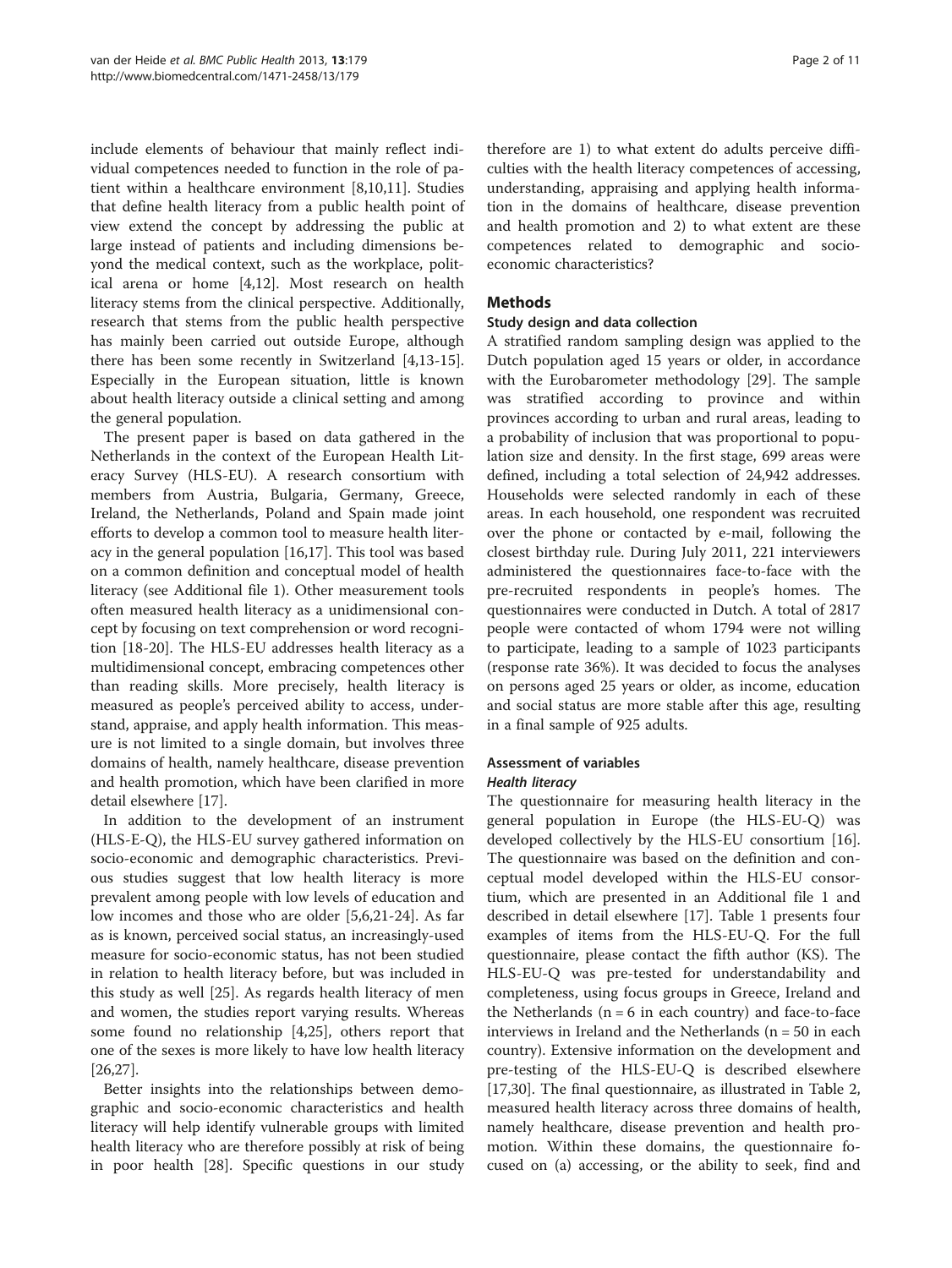| Competence / health domain      | On a scale from very easy to very difficult, how easy wouldyou say it is for you to |
|---------------------------------|-------------------------------------------------------------------------------------|
| accessing / healthcare          | find out what to do in case of a medical emergency?                                 |
| understanding / healthcare      | understand what your doctor says to you?                                            |
| appraising / disease prevention | judge which vaccinations you may need?                                              |
| applying / health promotion     | make decisions to improve your health?                                              |

<span id="page-2-0"></span>Table 1 Examples of HLS-EU questionnaire items per competence and domain

obtain health information (13 items); (b) understanding, or the ability to comprehend health information (11 items); (c) appraising, or the ability to interpret, filter, judge and evaluate health information (12 items); and (d) applying, or the ability to communicate and use the information to maintain and improve health (11 items). Answer categories on the health literacy questions (all phrased similarly to "On a scale from very easy to very difficult, how easy would you say it is to understand why you need health screenings?") were on a 4-point Likerttype scale ranging from  $1 = \text{very difficult}, 2 = \text{fairly difficult}$ cult to  $3 = \text{fairly easy}$  and  $4 = \text{very easy}$ . A "don't know" answer option was not provided, but only used when stated spontaneously. This response was coded as a missing value. In order to get an initial insight into perceived difficulties, answers were combined to sum scores per competence and a distinction was made between those who perceive numerous difficulties and those who perceive few difficulties. Those respondents with the lowest scores on all four competences (scores below the first quartile for accessing, understanding, appraising as well as applying) were categorized as perceiving numerous difficulties; those with the highest scores were considered to perceive few difficulties (scores above the third quartile for accessing, understanding, appraising as well as applying). This was done per domain as well as over all domains.

#### Demographic and socio-economic characteristics

The following demographic and socio-economic characteristics were analysed: sex, age, educational level, net household income per month and social status (see

Table [3](#page-3-0)). Age was measured and analysed as a continuous variable. Educational level was measured on a sixpoint scale. For the purpose of the analyses, education was categorized into 1) no education or primary education, 2) lower secondary education, 3) (upper) secondary education or post-secondary non-tertiary education (including vocational education), or 4) tertiary education (bachelor's degree or higher). Net monthly household income was measured on a ten-point scale. In the analyses, income was recoded into quartiles 1) less than 1850 euros, 2) 1850 – 2400 euros, 3) 2400 – 3600 euros, 4) 3600 euros or more. As regards perceived social status: there is evidence that this self-reported variable reflects standard markers of socio-economic status such as education and income, as well as having the advantage of being seen as a more accurate measure of social position [\[26\]](#page-9-0). In this study, perceived social status was assessed by the answer to the question: "On the following scale, step 1 corresponds to 'the lowest level in society'; step 10 corresponds to 'the highest level in society'. Could you tell me which step you would say you were on?" This item stemmed from the Eurobarometer [[31\]](#page-9-0). Table [3](#page-3-0) presents the scores in the categories low (1-4), medium (5, 6) and high (7-10), continuous scores were included in the analyses.

#### Statistical analyses

To explore reliability and internal consistency of the questionnaire, factor analyses (principal component analyses with promax rotation: data not shown) were performed and Cronbach's alphas were calculated. The internal consistency of the health literacy items

Table 2 Competences and domains included in the HLS-EU questionnaire

| Competences   | <b>Domains</b>                                                                                         |                                                                                       |                                                                                                    |  |  |  |  |  |  |
|---------------|--------------------------------------------------------------------------------------------------------|---------------------------------------------------------------------------------------|----------------------------------------------------------------------------------------------------|--|--|--|--|--|--|
|               | Healthcare                                                                                             | Disease prevention                                                                    | <b>Health promotion</b>                                                                            |  |  |  |  |  |  |
| Accessing     | The ability to seek, find and obtain                                                                   | The ability to seek, find and obtain                                                  | The ability to seek, find and obtain                                                               |  |  |  |  |  |  |
|               | information on medical or clinical issues.                                                             | information on risk factors for health.                                               | information on determinants of health.                                                             |  |  |  |  |  |  |
| Understanding | The ability to comprehend information on                                                               | The ability to comprehend information                                                 | The ability to comprehend information on                                                           |  |  |  |  |  |  |
|               | medical or clinical issues.                                                                            | on risk factors and derive meaning.                                                   | determinants of health and derive meaning.                                                         |  |  |  |  |  |  |
| Appraising    | The ability to interpret, filter, judge, and<br>evaluate information on medical or clinical<br>issues. | The ability to interpret, filter, judge, and<br>evaluate information on risk factors. | The ability to interpret, filter, judge, and<br>evaluate information on determinants of<br>health. |  |  |  |  |  |  |
| Applying      | The ability to communicate and use                                                                     | The ability to communicate and use                                                    | The ability to communicate and use                                                                 |  |  |  |  |  |  |
|               | information on medical or clinical issues to                                                           | information on risk factors to make                                                   | information on determinants of health to                                                           |  |  |  |  |  |  |
|               | make informed decision.                                                                                | informed decisions.                                                                   | make informed decisions.                                                                           |  |  |  |  |  |  |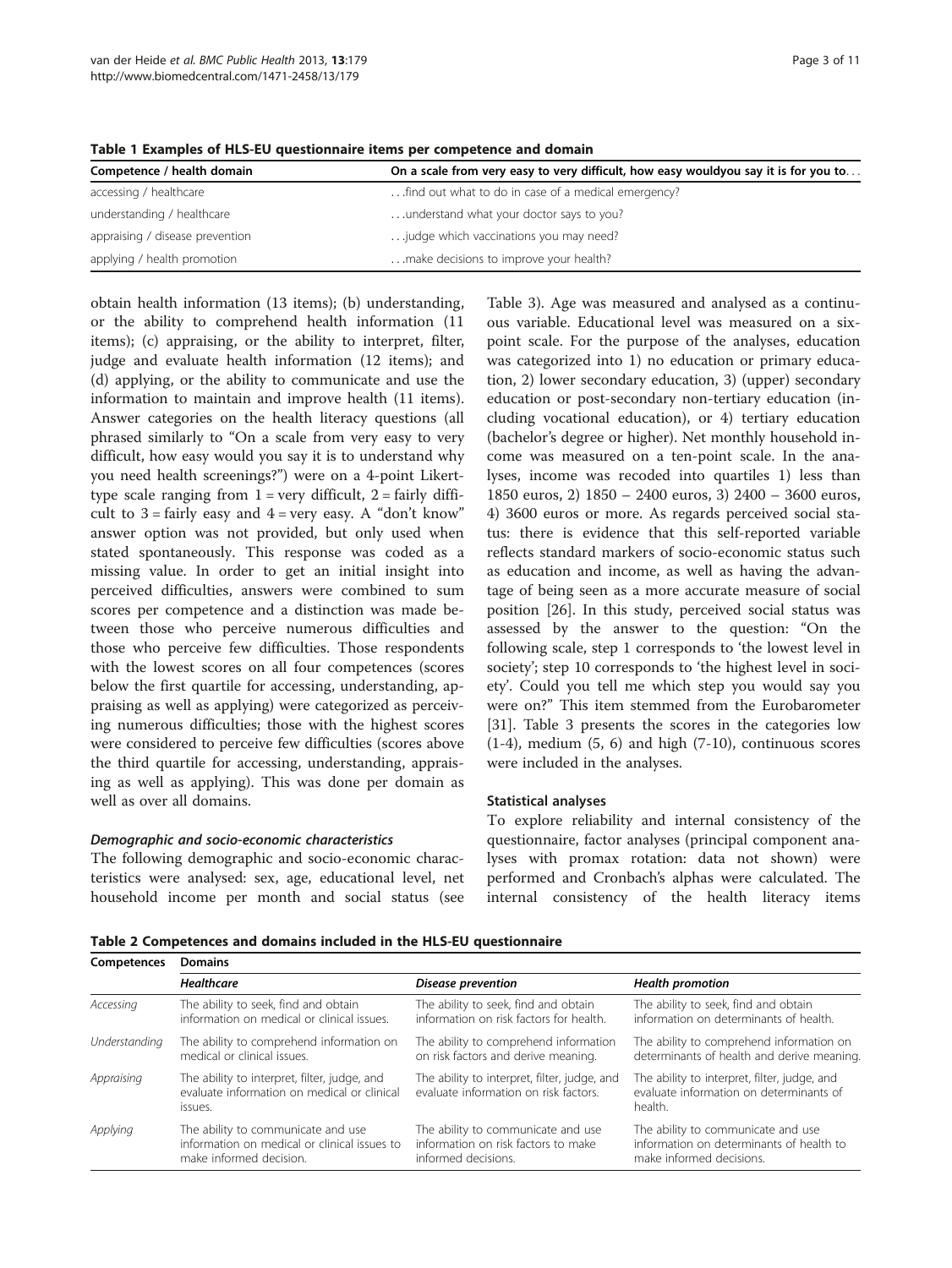### <span id="page-3-0"></span>Table 3 Characteristics study participants

| Characteristics                                   | Total ( $n = 925$ ) |       | Men $(n = 439)$ |       | Women $(n = 486)$ |       |
|---------------------------------------------------|---------------------|-------|-----------------|-------|-------------------|-------|
|                                                   | $\%$                | n     | $\%$            | n     | $\%$              | n     |
| Age in categories                                 |                     |       |                 |       |                   |       |
| $25 - 34$                                         | 13.1                | (121) | 14.4            | (63)  | 11.9              | (58)  |
| $35 - 44$                                         | 14.5                | (134) | 13.9            | (61)  | 15.0              | (73)  |
| $45 - 54$                                         | 18.7                | (173) | 16.9            | (74)  | 20.4              | (99)  |
| $55 - 64$                                         | 16.0                | (148) | 15.3            | (67)  | 16.7              | (81)  |
| $65 - 74$                                         | 19.4                | (179) | 21.2            | (93)  | 17.7              | (86)  |
| $75 - 84$                                         | 15.1                | (140) | 15.3            | (67)  | 15.0              | (73)  |
| $85+$                                             | 3.2                 | (30)  | 3.2             | (14)  | 3.3               | (16)  |
| Missing values                                    | $\circ$             | (0)   | $\mathbb O$     | (0)   | $\mathbf 0$       | (0)   |
| Highest completed education level                 |                     |       |                 |       |                   |       |
| No education or primary education                 | 6.9                 | (64)  | 5.9             | (26)  | 7.8               | (38)  |
| Lower secondary education                         | 26.2                | (242) | 26.0            | (115) | 26.1              | (127) |
| (Upper or post-) secondary non-tertiary education | 29.1                | (269) | 29.0            | (127) | 29.2              | (142) |
| Tertiary education (bachelor's degree or higher)  | 37.8                | (350) | 39.0            | (171) | 36.8              | (179) |
| Missing values                                    | 1.0                 | (9)   | 0.7             | (3)   | 1.2               | (6)   |
| Household net income per month in euros           |                     |       |                 |       |                   |       |
| < 1850                                            | 35.3                | (326) | 29.6            | (130) | 40.3              | (196) |
| $1850 - 2400$                                     | 16.8                | (155) | 17.1            | (75)  | 16.5              | (80)  |
| $2400 - 3600$                                     | 29.5                | (273) | 32.1            | (141) | 27.2              | (132) |
| 3600 or $>$                                       | 18.5                | (171) | 21.2            | (93)  | 16.0              | (78)  |
| Missing values                                    | 16.2                | (150) | 16.4            | (72)  | 16.0              | (78)  |
| Perceived social status                           |                     |       |                 |       |                   |       |
| Low                                               | 3.7                 | (35)  | 3.6             | (16)  | 3.8               | (19)  |
| Medium                                            | 24.2                | (224) | 22.8            | (100) | 25.5              | (124) |
| High                                              | 72.0                | (666) | 73.6            | (323) | 70.6              | (343) |
| Missing values                                    | 2.7                 | (25)  | 3.4             | (15)  | 2.1               | (10)  |

(measuring accessing, understanding, appraising and applying) was satisfactory (Cronbach's α = 0.84, 0.83, 0.85 and 0.78 respectively). In accordance with the domains defined beforehand, factor analyses distinguished between the factors 'healthcare', 'disease prevention' and 'health promotion' for the competences 'accessing', 'understanding' and 'applying'. With regard to appraising, the factor analysis identified only two factors, which were labelled 'healthcare and disease prevention' and 'health promotion', combining the items designed to measure health literacy in healthcare and disease prevention. The reliability and internal consistency analyses justified the calculation of sum scores for each combination of competence and domain. Descriptive statistics in terms of sum scores and means per item (sum score / number of items) were performed to answer the first research question. Multiple linear regression analyses were used to answer the second research question concerning the associations between health literacy and demographic and socio-economic characteristics. For each competence within each domain, a multiple linear regression analysis was performed in SAS 9.2, including the means per item for each health literacy competence, education, income, social status, age, and sex.

#### Missing values

The dataset contained missing values concerning education (1%,  $N = 9$ ), subjective social status (3%,  $N = 25$ ) and income (16%,  $N = 150$ ), as presented in Table 3. Table [4](#page-4-0) shows the missing values per health literacy domain and competence. The characteristics of the missing values on the health literacy competences are described in Additional file [2.](#page-9-0) The method of multiple imputations by chained equations was used to handle the presence of missing values in the study data, as these were not missing completely at random (see Additional file [2](#page-9-0) for more details on the missing data) [[32\]](#page-9-0). Following this procedure, the original data set was completed 20 times.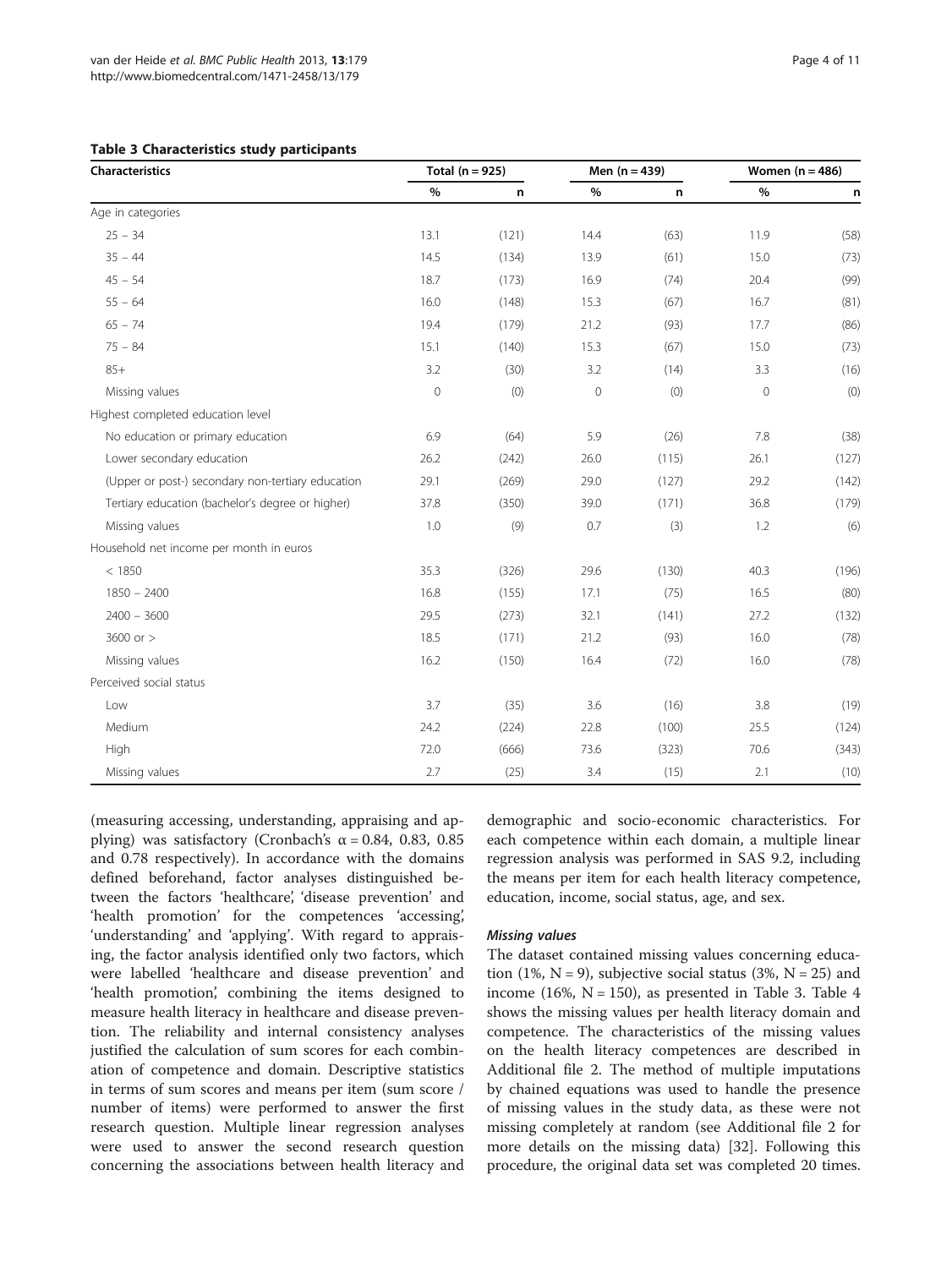|                           |                | <b>Missings</b>    | Mean       | Mean per  | Mean per item per quartile |     |     |  |
|---------------------------|----------------|--------------------|------------|-----------|----------------------------|-----|-----|--|
| Competence domain         | Items          | $(n)$ <sub>b</sub> | (SD)       | item (SD) | 25                         | 50  | 75  |  |
| Accessing                 | 11             | 231                | 35.2(5.2)  | 3.2(0.5)  | 2.6                        | 3.2 | 3.7 |  |
| Healthcare                | 3              | 82                 | 9.7(1.8)   | 3.2(0.6)  | 2.7                        | 3.3 | 3.4 |  |
| Disease prevention        | 6              | 122                | 20.3(3.1)  | 3.4(0.5)  | 2.8                        | 3.4 | 4.0 |  |
| Health promotion          | $\overline{2}$ | 118                | 5.1(1.7)   | 2.6(0.8)  | 1.7                        | 2.5 | 3.9 |  |
| Understanding             | 11             | 157                | 36.8(4.9)  | 3.3(0.5)  | 2.8                        | 3.4 | 3.9 |  |
| Healthcare                | 4              | 58                 | 13.5(2.1)  | 3.4(0.5)  | 2.8                        | 3.4 | 3.9 |  |
| Disease prevention        | 3              | 29                 | 10.8(1.5)  | 3.6(0.5)  | 3.0                        | 3.7 | 4.0 |  |
| Health promotion          | $\overline{4}$ | 108                | 12.5(2.6)  | 3.1(0.7)  | 2.4                        | 3.2 | 3.9 |  |
| Appraising                | 12             | 219                | 36.7(5.9)  | 3.1(0.5)  | 2.5                        | 3.1 | 3.7 |  |
| Healthcare and prevention | 9              | 201                | 27.0(4.8)  | 3.0(0.5)  | 2.4                        | 3.0 | 3.6 |  |
| Health promotion          | 3              | 47                 | 9.8(1.9)   | 3.3(0.6)  | 2.7                        | 3.5 | 4.0 |  |
| Applying                  | 9              | 196                | 28.9 (4.2) | 3.2(0.5)  | 2.7                        | 3.2 | 3.8 |  |
| Healthcare                | 3              | 16                 | 10.8(1.5)  | 3.6(0.5)  | 3.0                        | 3.7 | 4.0 |  |
| Disease prevention        | $\overline{2}$ | 64                 | 5.7(1.7)   | 2.9(0.8)  | 1.8                        | 2.8 | 3.8 |  |
| Health promotion          | $\overline{4}$ | 155                | 12.4(2.7)  | 3.1(0.7)  | 2.3                        | 3.1 | 3.8 |  |

<span id="page-4-0"></span>Table 4 Descriptive statistics per health literacy competence and domain ( $N = 925$ ) and

 $\frac{a}{b}$  Scores ranged from 'very difficult' (lowest score) to 'very easy' (highest score).<br><sup>b</sup> Number of missing values per competence and domain before multiple imputation.

Each imputed dataset was analysed separately and the outcomes of each analysis were combined according to Rubin's rules to obtain the outcome of the whole analysis, which incorporates the uncertainty due to the missing values [[31\]](#page-9-0). The imputations were done in R 2.14.0, with use of the mice package [[31,32\]](#page-9-0). Recent studies have shown that this technique provides less biased results compared to a complete case analysis and is considered to be the state-of-the-art method for dealing with missing data [\[33,34](#page-10-0)].

### Results

The sample distribution in terms of sex, education and income (Table [3\)](#page-3-0) was in accordance with the distribution in the Dutch population (not tabulated) [[35](#page-10-0)]. Adults aged 65 years or older were overrepresented and adults between 25 and 39 years of age were underrepresented in the studied population [\[35](#page-10-0)].

Concerning the four competences of accessing, understanding, appraising and applying health information, the mean scores per item are all close to 3 (equal to being perceived as easy) where the maximum score is 4 (being perceived as very easy) (see Table 4). The mean score per item (over all domains) is lowest for appraising information (3.1) and highest for understanding information (3.4). The scores presented in Table 4 imply that perceived difficulties vary between the health domains. Accessing health information seems to be perceived as more difficult in the domain of health promotion (mean score per item is 2.6) than in the domain of disease prevention (mean score per item is 3.4).

Comparing the health domains of healthcare, disease prevention and health promotion, the mean score per item (over all competences) was lowest in the domain of health promotion (3.0) and highest in the domain of healthcare (3.3) (not tabulated). Within the domain of healthcare, 9.6% of Dutch adults  $(N = 89)$  perceived numerous difficulties, whereas  $14.4\%$  (N = 134) perceived few difficulties (not tabulated). Furthermore, 4.8%  $(N = 44)$  perceived numerous difficulties with information on disease prevention and  $12.0\%$  (N = 111) perceived few difficulties (not tabulated). Finally, 9.2%  $(N = 86)$  perceived numerous difficulties with information on health promotion, whereas  $8.6\%$  (N = 79) perceived few difficulties (not tabulated). Looking at the respondents who perceived numerous difficulties across all three health domains, it appeared that this was the case for  $10.4\%$  (N = 96) of the respondents (those scoring below the first quartile on accessing, understanding, appraising as well as applying). Subsequently, 11.9%  $(N = 110)$  of the respondents perceived few difficulties (scores above the third quartile on accessing, understanding, appraising as well as applying) across all domains (not tabulated).

As regards the associations of socio-economic and demographic variables with health literacy, none of the included socio-economic and demographic variables was consistently associated with all health literacy competences and domains addressed. Overall, it was found that people with a lower level of education, or who reported a lower perceived social status or were male perceived more difficulties with health literacy.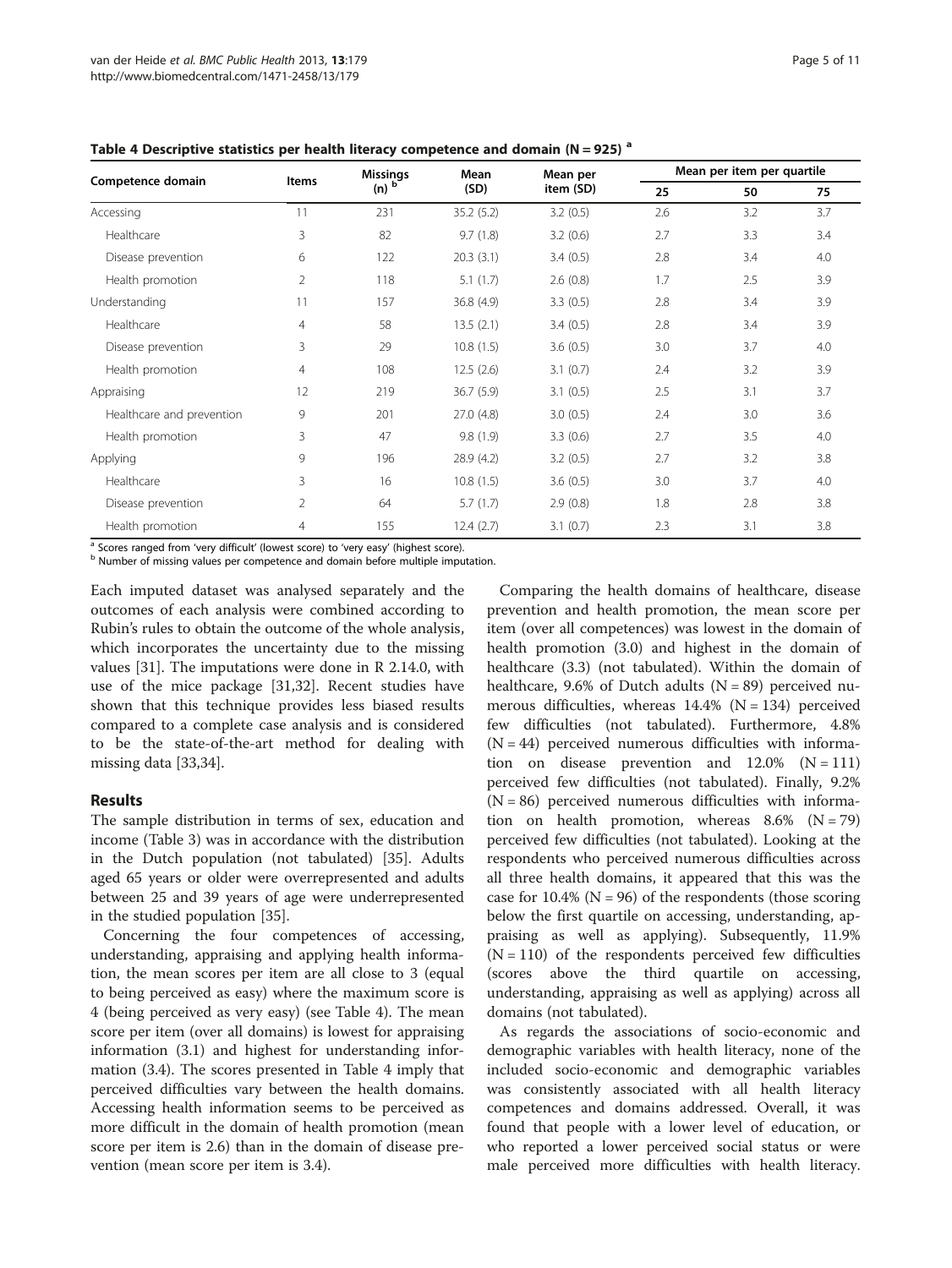Taking into account all demographic and socioeconomic variables, the results of the multiple regression analyses indicate a clear association of health literacy with level of education (see Table [5\)](#page-6-0). The group with the lowest educational level in particular had significantly lower health literacy scores compared to the group with the highest educational level, indicating that the former group experienced more difficulties. However, this association differed between the competences addressed and was most obvious for the competences of accessing and understanding health information in the domains of healthcare and disease prevention. In the domain of health promotion the association was most obvious for understanding health information. With regard to accessing and understanding, the lowest income group was also found to have lower health literacy scores compared to those with the highest incomes. However, this was only found in the healthcare domain (Table [5](#page-6-0)). In addition to the socio-economic indicators of education and income, social status was also found to be related to health literacy. The higher the self-reported social status, the higher the health literacy scores, except for accessing information on healthcare and health promotion and applying information on disease prevention. Age was found to be significantly associated with health literacy scores in some domains. Like education, age was mainly significantly related to accessing and understanding health information, but also to some extent to appraising health information in the domain of health promotion. In terms of sex, men perceived more difficulties than women, except for accessing and applying in the domain of health promotion.

## **Discussion**

The aim of this study was to contribute to theoretical knowledge being built up about health literacy and to provide an initial insight into the health literacy of the general population and its associations with demographic and socio-economic characteristics. For that purpose, the Dutch data from the European Health Literacy Survey (HLS-EU) was used [[16,17\]](#page-9-0). The data provided information on health literacy reflected by the competences of accessing, understanding, appraising and applying information in the domains of healthcare, disease prevention and health promotion. The findings of this study suggest that the health literacy scores in a sample of the Dutch general population vary between the four different competences studied. This is consistent with findings from other countries participating in the HLS-EU project [[16\]](#page-9-0). Furthermore, the perceived difficulties with these competences differ according to the health domain which they appeal to. For example, accessing information on healthcare was perceived more difficult than accessing information on disease

prevention. It seems that the level of health literacy in the general population is associated with the setting in which the health information is provided.

In terms of health outcomes, low health literacy scores in the three domains and over the four competences might lead to suboptimal health in various ways. For example, those who perceive difficulties with accessing and understanding information about screening might unintentionally be excluded from screening programmes [[36,37\]](#page-10-0). Moreover, those who perceive difficulties understanding their medication leaflets might not be able to use their medication correctly [\[38](#page-10-0)].

As to the extent to which health literacy competences are associated with demographic and socio-economic characteristics, the results indicate that lower health literacy is associated with lower socio-economic position, in accordance with the literature [\[4-6](#page-9-0),[21](#page-9-0)-[23\]](#page-9-0). Educational and income-related differences in health literacy were found in particular in accessing and understanding health information. These can be considered as basic health literacy competences, related to functional health literacy as described by Nutbeam [[7\]](#page-9-0). Differences between educational levels or income groups were found to a lesser extent for appraising and applying health information, which are more complex competences related to the concept of critical health literacy [[7\]](#page-9-0). This indicates that those who are highly educated or have a high income do not have an advantage on the more complex competences of appraising and applying compared to those who are low educated or have a low income, as is the case for the basic competences of accessing and understanding. It is recommended that these aspects and the aspect of critical health literacy should be addressed in future research.

One striking finding is that perceived social status seems to affect all health literacy competences. This leads to the assumption that this subjective indicator of socio-economic status differs, in relation to health literacy, from the objective indicators of education and income. Given the importance that has been placed on the association between health literacy and socioeconomic status, this seems an important topic for future research [\[6,7](#page-9-0)].

This study found mixed results regarding the association between health literacy and age. A negative association was found between age and accessing information on healthcare and disease prevention and understanding information on disease prevention and health promotion, indicating that increasing age is accompanied by lower levels of health literacy on these specific dimensions. This seems in accordance with findings of former studies [[4](#page-9-0),[6,21,22,24](#page-9-0)]. It has been suggested that the negative association between age and health literacy might be attributable to an age related decline of the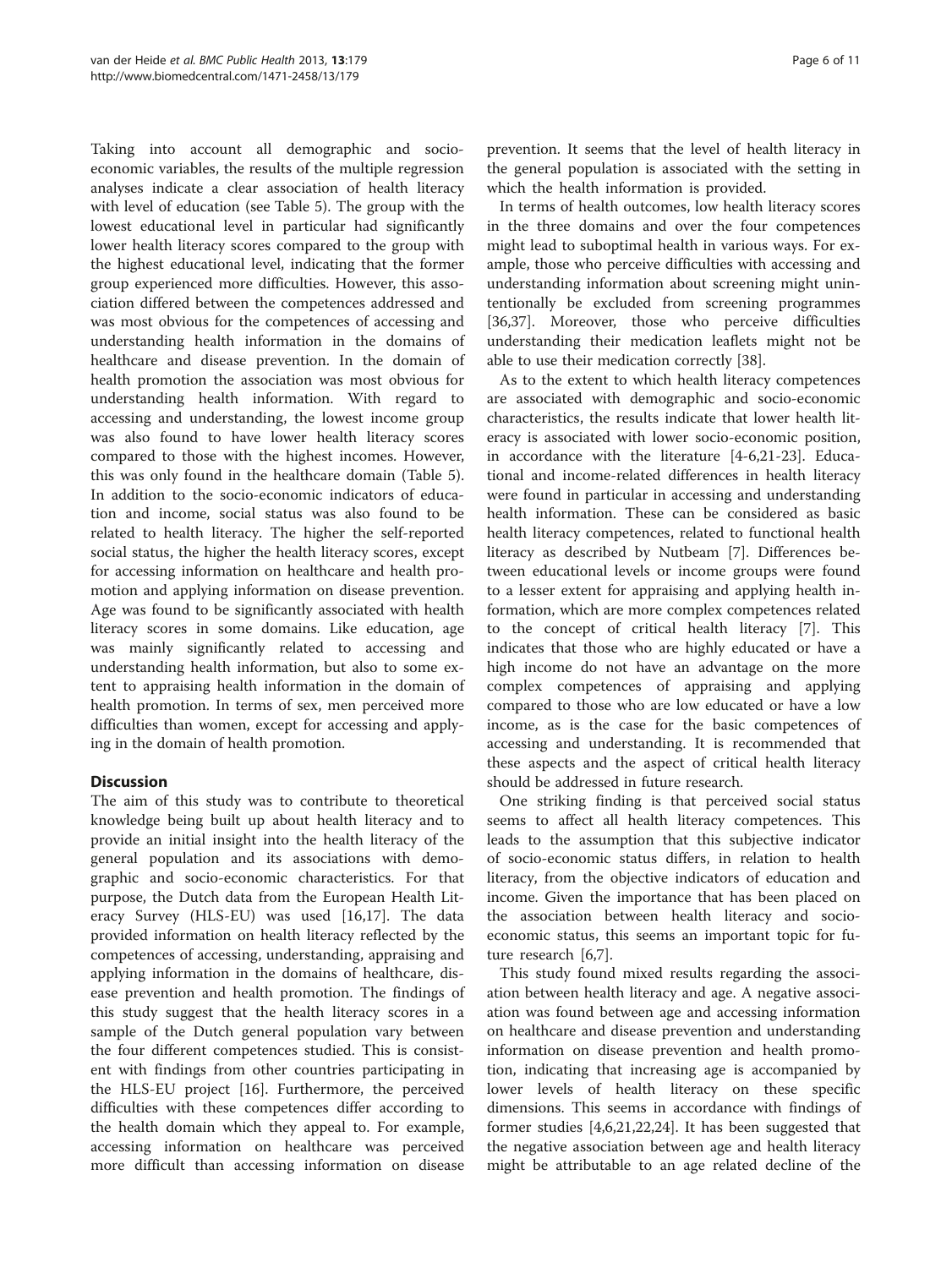| <b>Healthcare</b>                                 | Accessing |                                 | Understanding |                                 | Appraising <sup>a</sup> |                                | Applying  |                                |
|---------------------------------------------------|-----------|---------------------------------|---------------|---------------------------------|-------------------------|--------------------------------|-----------|--------------------------------|
|                                                   | В         | 95% CI                          | B             | 95% CI                          | В                       | 95% CI                         | В         | 95% CI                         |
| Education (reference group: tertiary education)   |           |                                 |               |                                 |                         |                                |           |                                |
| No education or primary education                 | $-0.2906$ | $(-0.4653$ to $-0.1160)$        | $-0.1949$     | $(-0.3497 \text{ to } -0.0402)$ | $-0.0562$               | (-0.2098 to 0.0974)            | $-0.1576$ | (-0.3021 to -0.0131)           |
| Lower secondary education                         | $-0.0464$ | $(-0.1558 \text{ to } 0.0631)$  | $-0.1838$     | (-0.2772 to -0.0904)            | $-0.0074$               | (-0.1030 to 0.0882)            | $-0.0678$ | (-0.1556 to 0.0200)            |
| (Upper or post-) secondary education b            | 0.0557    | (-0.0430 to 0.1544)             | $-0.0587$     | (-0.1432 to 0.0256)             | 0.0502                  | $(-0.0368 \text{ to } 0.1371)$ | $-0.0431$ | (-0.1229 to 0.0367)            |
| Income (reference group: 3600 or more)            |           |                                 |               |                                 |                         |                                |           |                                |
| $<$ 1850 euros                                    | $-0.2294$ | $(-0.3738$ to $-0.0849)$        | $-0.1283$     | $(-0.2444$ to $-0.0121)$        | $-0.0418$               | $(-0.1593 \text{ to } 0.0758)$ | 0.0051    | $(-0.1082 \text{ to } 0.1183)$ |
| 1850 - 2400 euros                                 | $-0.0771$ | (-0.2304 to 0.0762)             | 0.0065        | (-0.1192 to 0.1322)             | 0.0267                  | $(-0.1000 \text{ to } 0.1535)$ | 0.0748    | (-0.0432 to 0.1927)            |
| 2400 - 3600 euros                                 | $-0.1426$ | $(-0.2610 \text{ to } -0.0156)$ | $-0.0510$     | $(-0.1562 \text{ to } 0.0542)$  | $-0.0554$               | $(-0.1668 \text{ to } 0.0561)$ | $-0.0122$ | (-0.1187 to 0.0944)            |
| Social status                                     | 0.0258    | (0.0067 to 0.0583)              | 0.0371        | (0.0087 to 0.0654)              | 0.0584                  | $(0.0295$ to $0.0874)$         | 0.0308    | $(0.0036 \text{ to } 0.0581)$  |
| Age (years)                                       | $-0.0039$ | $(-0.0062 \text{ to } -0.0016)$ | $-0.0006$     | $(-0.0025$ to $0.0014)$         | 0.0010                  | $(-0.0010 \text{ to } 0.0031)$ | $-0.0002$ | $(-0.0021$ to $0.0017)$        |
| Male                                              | 0.0810    | $(0.0037 \text{ to } 0.1582)$   | 0.0799        | ( 0.0143 to 0.1455)             | 0.1415                  | $(0.0734 \text{ to } 0.2096)$  | 0.0673    | (0.0048 to 0.1298)             |
| Disease prevention                                |           | Accessing                       | Understanding |                                 |                         |                                |           | Applying                       |
|                                                   | B         | 95% CI                          | B             | 95% CI                          |                         |                                | B         | 95% CI                         |
| Education (reference group: tertiary education)   |           |                                 |               |                                 |                         |                                |           |                                |
| No education or primary education                 | $-0.2418$ | (-0.3970 to -0.0866)            | $-0.2069$     | $(-0.3489 \text{ to } -0.0650)$ |                         |                                | $-0.1217$ | $(-0.3687$ to $0.1253)$        |
| Lower secondary education                         | $-0.0989$ | (-0.1897 to -0.0081)            | $-0.1276$     | $(-0.2137$ to $-0.0415)$        |                         |                                | $-0.1028$ | (-0.2530 to 0.0473)            |
| (Upper or post-) secondary education b            | 0.0057    | (-0.0772 to 0.0887)             | $-0.0152$     | $(-0.0945 \text{ to } 0.0640)$  |                         |                                | $-0.0426$ | (-0.1807 to 0.0955)            |
| Income (reference group: 3600 or more)            |           |                                 |               |                                 |                         |                                |           |                                |
| $<$ 1850 euros                                    | $-0.1025$ | (-0.2175 to 0.0125)             | $-0.0516$     | $(-0.1671$ to $0.0640)$         |                         |                                | 0.0098    | (-0.1840 to 0.2037)            |
| 1850 - 2400 euros                                 | 0.0506    | (-0.0775 to 0.1787)             | 0.0283        | (-0.0927 to 0.1493)             |                         |                                | 0.0402    | (-0.1644 to 0.2447)            |
| 2400 - 3600 euros                                 | $-0.0236$ | $(-0.1288 \text{ to } 0.0816)$  | $-0.0138$     | (-0.1182 to 0.0906)             |                         |                                | $-0.0137$ | (-0.1995 to 0.1721)            |
| Social status                                     | 0.0485    | $(0.0208 \text{ to } 0.0763)$   | 0.0313        | $(0.0050 \text{ to } 0.0577)$   |                         |                                | 0.0242    | $(-0.0215 \text{ to } 0.0699)$ |
| Age (years)                                       | $-0.0028$ | (-0.0047 to -0.0008)            | $-0.0020$     | $(-0.0039 \text{ to } -0.0001)$ |                         |                                | $-0.0011$ | (-0.0043 to 0.0022)            |
| Male                                              | 0.1498    | (0.0849 to 0.2148)              | 0.0839        | (0.0221 to 0.1457)              |                         |                                | 0.1501    | (0.0427 to 0.2575)             |
| Health promotion                                  |           | Accessing                       | Understanding |                                 | Appraising              |                                |           | <b>Applying</b>                |
|                                                   | B         | 95% CI                          | B             | 95% CI                          | B                       | 95% CI                         | B         | 95% CI                         |
| Education (reference group: tertiary education)   |           |                                 |               |                                 |                         |                                |           |                                |
| No education or primary education                 | $-0.0779$ | (-0.3309 to 0.1751)             | $-0.3552$     | $(-0.5395$ to $-0.1709)$        | $-0.0881$               | $(-0.2678 \text{ to } 0.0916)$ | $-0.1797$ | $(-0.3774 \text{ to } 0.0181)$ |
| Lower secondary education                         | $-0.0266$ | (-0.1798 to 0.1266)             | $-0.2267$     | $(-0.3390 \text{ to } -0.1143)$ | $-0.0538$               | $(-0.1642 \text{ to } 0.0565)$ | $-0.0170$ | (-0.1350 to 0.1009)            |
| (Upper or post-) secondary education <sup>b</sup> | 0.0827    | (-0.0578 to 0.2232)             | $-0.1013$     | (-0.2057 to 0.0031)             | 0.0752                  | $(-0.0259 \text{ to } 0.1762)$ | $-0.0037$ | (-0.1122 to 0.1049)            |
| Income (reference group: 3600 or more)            |           |                                 |               |                                 |                         |                                |           |                                |
| $<$ 1850 euros                                    | $-0.1036$ | (-0.2928 to 0.0857)             | $-0.0296$     | $(-0.1669 \text{ to } 0.1077)$  | 0.0510                  | (-0.0919 to 0.1938)            | $-0.0146$ | $(-0.1656 \text{ to } 0.1364)$ |

<span id="page-6-0"></span>Table 5 Associations between socio-economic and demographic characteristics and health literacy competences \*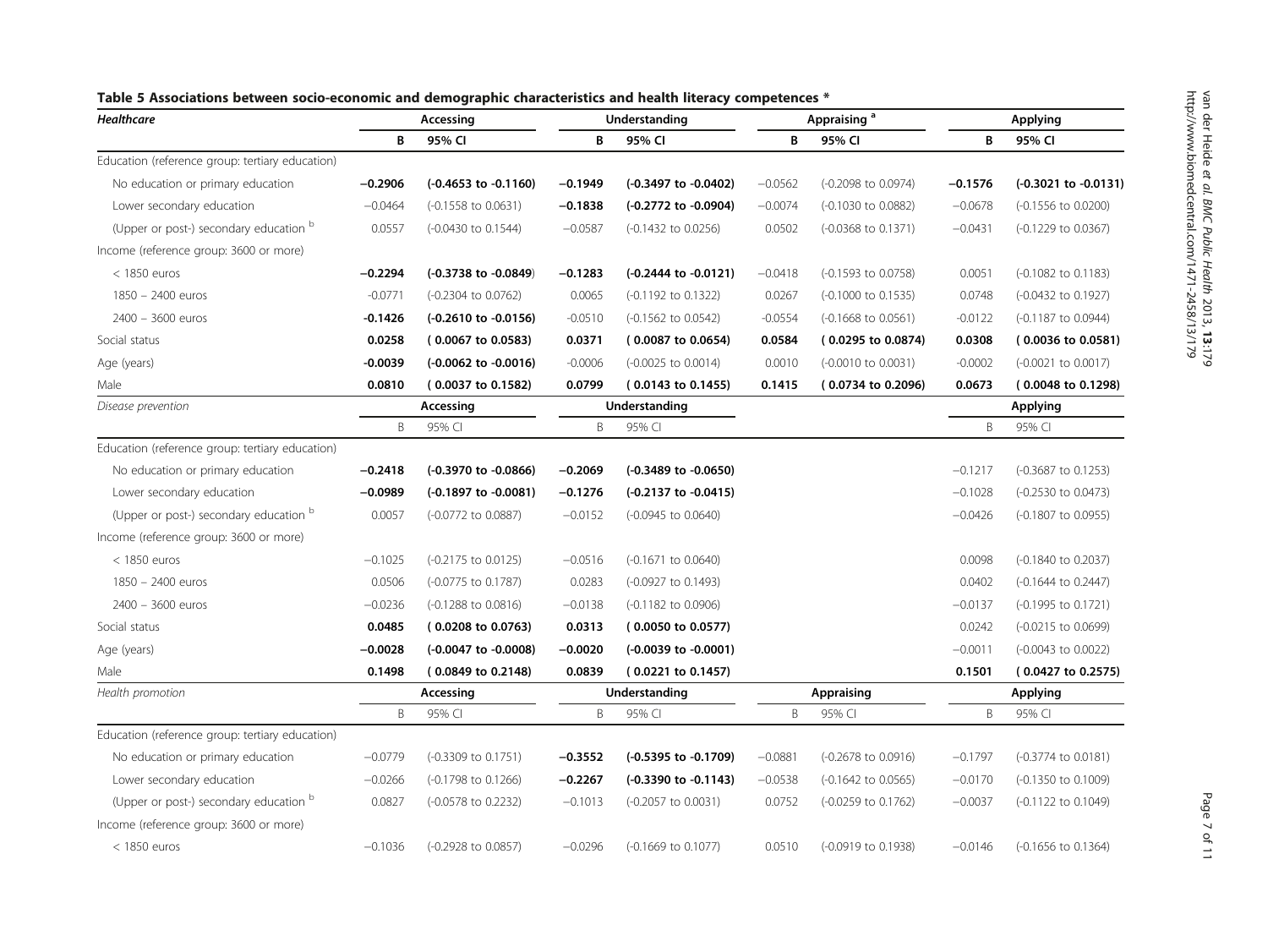Table 5 Associations between socio-economic and demographic characteristics and health literacy competences \* (Continued)

| 1850 - 2400 euros | 0.0513    | (-0.1546 to 0.2572)            | 0.0544    | (-0.1003 to 0.2090)           | 0.1318 | (-0.0226 to 0.2862)           | 0.0683    | (-0.0928 to 0.2293)            |
|-------------------|-----------|--------------------------------|-----------|-------------------------------|--------|-------------------------------|-----------|--------------------------------|
| 2400 - 3600 euros | $-0.0363$ | $(-0.2068 \text{ to } 0.1342)$ | $-0.0029$ | (-0.1331 to 0.1273)           | 0.0048 | (-0.1266 to 0.1362)           | $-0.0079$ | $(-0.1510 \text{ to } 0.1351)$ |
| Social status     | 0.0348    | $(-0.0120 \text{ to } 0.0815)$ | 0.0543    | $(0.0200 \text{ to } 0.0886)$ | 0.0686 | $(0.0346 \text{ to } 0.1027)$ | 0.0629    | (0.0264 to 0.0994)             |
| Age (years)       | 0.0052    | $(0.0018 \text{ to } 0.0085)$  | $-0.0028$ | $(-0.0053$ to $-0.0004)$      | 0.0063 | $(0.0039 \text{ to } 0.0087)$ | 0.0006    | (-0.0020 to 0.0032)            |
| Male              | $-0.0093$ | (-0.1183 to 0.0996)            | 0.1975    | $(0.1168 \text{ to } 0.2782)$ | 0.1445 | $(0.0651$ to $0.2239)$        | 0.0458    | (-0.0398 to 0.1314)            |

 $\overline{a}$  Analyses are based on mean per item; significant differences are printed in bold (p < 0.05). <sup>a</sup> Scores for appraising health information in the domain of healthcare and disease prevention were combined based on outcomes of factor analysis. <sup>b</sup> Non-tertiary including vocational education.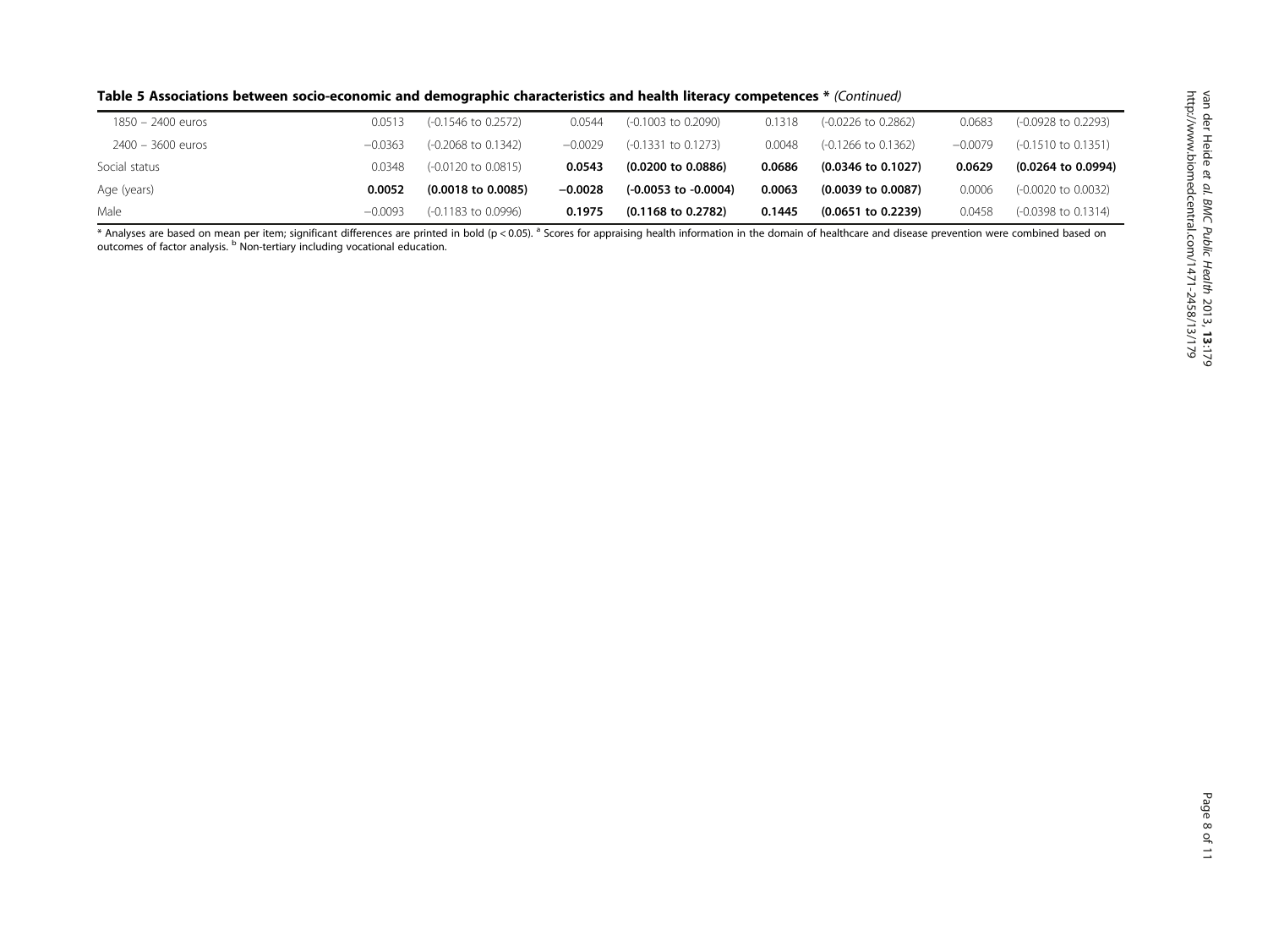ability to perform cognitive tasks that require information processing [[39\]](#page-10-0). Older adults seem to have more difficulty completing tasks that require reasoning or inferences from information presented to them, which has been linked to lower health literacy [\[39\]](#page-10-0). However, for accessing and appraising health information on health promotion, the present study suggest a positive association between age and health literacy, which seems contradicting to what was found in other studies. Further research is needed to examine why the direction of the association between age and health literacy differs between health literacy dimensions. The fact that elderly in the Netherlands are relatively high educated could be a possible contributor to the finding of mixed results.

With regard to the association between health literacy and sex, it was found that females perceive fewer difficulties with health information than men, especially in the domains of healthcare and disease prevention. No consistent pattern between sex and health literacy has been reported in the literature [[4,6,26,27\]](#page-9-0).

The results of our study suggest that health information, whether it is about healthcare, disease prevention or health promotion, will most likely not have the same effect across the various socio-economic strata in the Dutch population. This implies that there could be benefits from improving the accessibility and usability of health information. In addition, a more challenging task seems to lie in making information easier to judge and to apply, as this calls upon more complex cognitive capacities [[38\]](#page-10-0). However, to facilitate optimum information transfer, not only the information itself and the sender should be taken into account, but also the receiver. To this end, attention should be paid to possible ways of increasing the level of health literacy in the population, especially across lower socio-economic strata. For instance, it has been suggested that more attention should be paid to health literacy competences in school curricula [\[40\]](#page-10-0).

## Strengths and limitations

The health literacy measure that was used in this study differs from other measures, such as the Rapid Estimate of Adults Literacy in Medicine (REALM) and the Test of Functional Health Literacy in Adults (TOFHLA) [\[18,20](#page-9-0)]. These types of screening instruments largely measure health literacy in terms of reading skills applied in a clinical setting. The ability to read and understand health information is often referred to in the literature as 'functional health literacy' [\[2](#page-9-0)]. The HLS-EU-Q goes beyond measuring functional health literacy, as it focuses on multiple steps involved in information processing and decision-making in terms of health. It thereby provides an in-depth insight into health literacy as a multidimensional concept. Furthermore, the

HLS-EU-Q aims to encapsulate a broad scope of health by extending across three domains as well as going beyond a merely patient-related context. A valuable addition for further research might be the further exploration of other factors such as motivation to perform the four health literacy competences. This could influence information processing and decisionmaking and therefore seems relevant for the identification of those at risk of perceived difficulties with health information [[41,42](#page-10-0)].

An important strength of the methodology used in this study is that questionnaires were administered face-to-face. This facilitated the inclusion of adults with inadequate reading abilities. Adults who were not nationals of a European member state or had insufficient command of Dutch were excluded. Hence, the study does not reflect health literacy of adults with other ethnic backgrounds than European. To provide a rough indication of the proportion of the Dutch population that was not represented: in 2007, 8.3% of the Dutch population were born in a non-EU country [\[43](#page-10-0)]. It is likely that adults from ethnic minorities perceive more difficulties with health information, and hence the results might underestimate the health literacy skills of the adult population.

Another limitation is that elderly were overrepresented in the sample, which might have affected variables such as income or perceived social status and could possibly explain the small effect of income found in the current study, as the elderly account for a large proportion of the group of respondents with lower incomes. The educational level of older adults might have counterbalanced the effect of income on health literacy scores. In order to examine whether the findings of our study also yield for the subgroup of those aged 65 years or older, a subgroup analysis was performed, which indicated similar associations between socio-economic and demographic characteristics and health literacy (not tabulated). Therefore, the overrepresentation of elderly is not expected to have greatly affected the outcomes.

#### **Conclusions**

Health literacy can be addressed as a concept that involves multiple dimensions that seem to differ in their perceived difficulty. The current study shows that health literacy varies for the competences of accessing, understanding, appraising and applying information across the domains of healthcare, disease prevention and health promotion. The findings are consistent with other research: those with a low socio-economic position, primarily with a low education level and a low subjective social status, have lower health literacy than those with a high socio-economic position.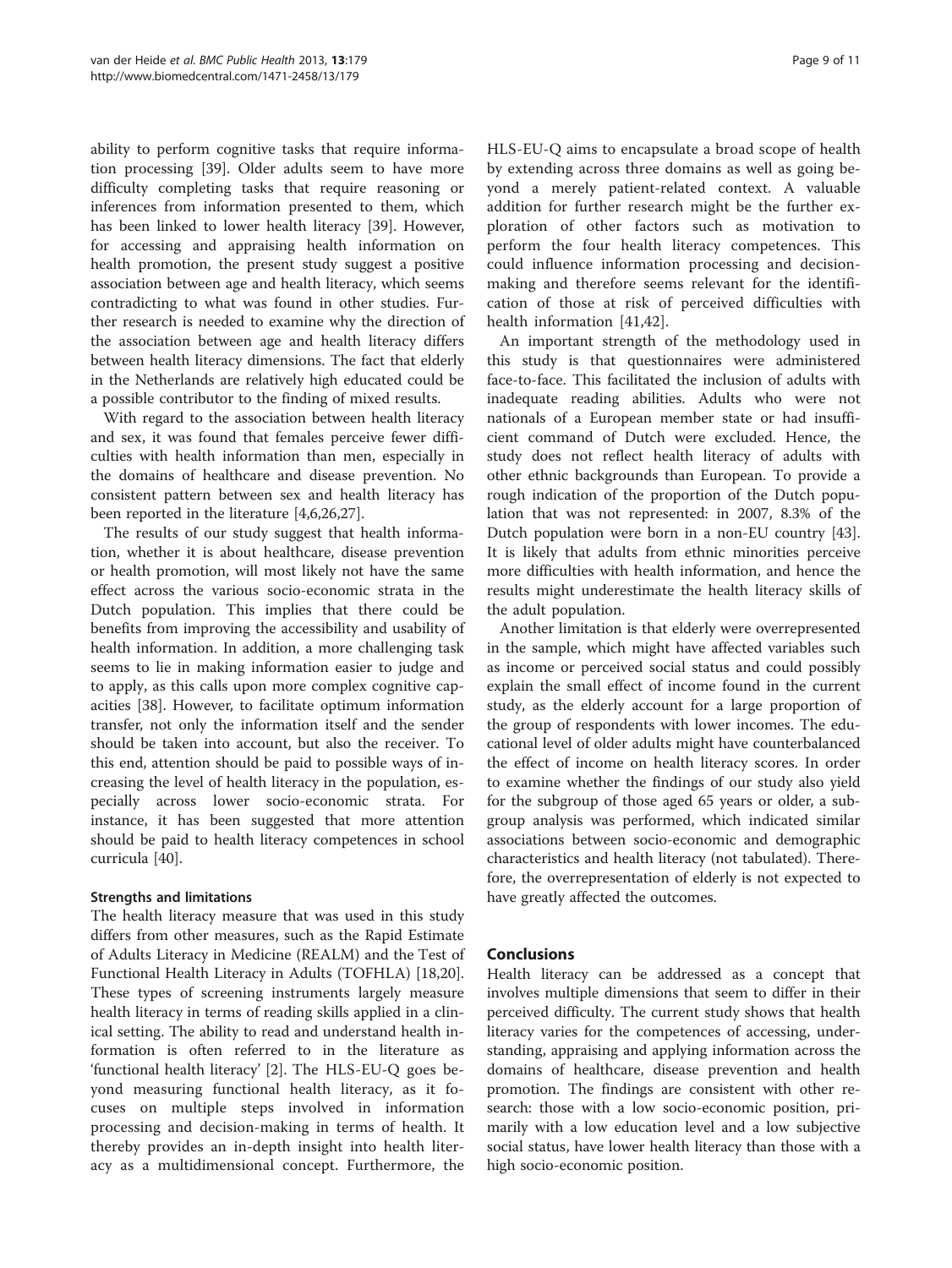#### <span id="page-9-0"></span>Consent

This study did not fall within the scope of the Netherlands Medical Research Involving Human Subjects Act and therefore did not require ethical approval. All potential respondents were contacted via telephone and informed about the aim of the study and the use of the data for analyses and publication. Participation was voluntary and potential respondents could opt out from the study at any moment. By participating respondents consented to the research procedure.

## Additional files

[Additional file 1:](http://www.biomedcentral.com/content/supplementary/1471-2458-13-179-S1.docx) Definition and integrated model of health literacy. [Additional file 2:](http://www.biomedcentral.com/content/supplementary/1471-2458-13-179-S2.docx) Characteristics missing values health literacy competences.

#### Competing interests

The authors declare that they have no competing interests.

#### Authors' contributions

All authors made significant contributions to the conception of this study. IH analysed the data and drafted the manuscript with contributions of EU, JR, MD and KS. MS contributed to the data analysis and interpretation. All authors read and approved the final manuscript.

#### Acknowledgements

This research is related to the HLS-EU project that is supported by grant 2007-113 from the European Commission, and co-financed by the Dutch Ministry of Health, Welfare and Sports.

#### Author details

<sup>1</sup>Centre for Nutrition, Prevention and health Services, National Institute for Public Health and the Environment, Bilthoven, Netherlands. <sup>2</sup>NIVEL, Netherlands Institute for Health Services Research, Utrecht, Netherlands. <sup>3</sup>Department of Statistics, Mathematical Modelling and Data Logistics, National Institute for Public Health and the Environment, Bilthoven, Netherlands. <sup>4</sup>Department of Public Health, Academic Medical Center, University of Amsterdam, Amsterdam, Netherlands. <sup>5</sup>Department of International Health, Research School of Primary Care and Public Health, Maastricht University, Maastricht, Netherlands.

#### Received: 3 October 2012 Accepted: 22 February 2013 Published: 27 February 2013

#### References

- Kickbusch I, Nutbeam D: Advancing health literacy: a global challenge for the 21st century. Health Promot Int 2000, 15(3):183–184.
- Nutbeam D: Health literacy as a public health goal: a challenge for contemporary health education and communication strategies into the 21st century. Health Promot Int 2000, 15(3):259–267.
- 3. Chinn D: Critical health literacy: A review and critical analysis. Soc Sci Med 2011, 73(1):60–67.
- 4. Rudd RE: Health literacy skills of U.S. adults. Am J Health Behav 2007, 31(Suppl 1):8–18.
- 5. Lee SY, Tsai TI, Tsai YW, Kuo KN: Health literacy, health status, and healthcare utilization of Taiwanese adults: results from a national survey. BMC Publ Health 2010, 10:614.
- 6. Paasche-Orlow MK, Parker RM, Gazmararian JA, Nielsen-Bohlman LT, Rudd RR: The prevalence of limited health literacy. J Gen Intern Med 2005, 20(2):175–184.
- Nutbeam D: The evolving concept of health literacy. Soc Sci Med 2008, 67(12):2072–2078.
- 8. Baker DW: The meaning and measure of health literacy. J Gen Intern Med 2006, 21(8):878–883.
- 9. Pleasant A: A tale of two health literacies: public health and clinical approaches to health literacy. Health Promot Int 2008, 23(2):152–159.
- 10. Ishikawa H, Yano E: Patient health literacy and participation in the healthcare process. Health Expect 2008, 11(2):113–122.
- 11. Ad Hoc Committee on Health Literacy for the Council on Scientific Affairs, American Medical Association: Health literacy: report of the council on scientific affairs. JAMA 1999, 281(6):552–557.
- 12. Alliance for Health and the Future, International Longevity Centre (UK): Navigating health: the role of health literacy. London: Navigating health: the role of health literacy; 2006. [http://www.ccl-cca.ca/pdfs/HealthLiteracy/](http://www.ccl-cca.ca/pdfs/HealthLiteracy/HealthLiteracyinCanada.pdf) [HealthLiteracyinCanada.pdf](http://www.ccl-cca.ca/pdfs/HealthLiteracy/HealthLiteracyinCanada.pdf).
- 13. Canadian Council on Learning: Health literacy in Canada: Initial results from the International Adult Literacy and Skills Survey 2007. Ottawa: Health literacy in Canada: Initial results from the International Adult Literacy and Skills Survey 2007; 2007. [http://www.ccl-cca.ca/pdfs/HealthLiteracy/](http://www.ccl-cca.ca/pdfs/HealthLiteracy/HealthLiteracyinCanada.pdf) [HealthLiteracyinCanada.pdf](http://www.ccl-cca.ca/pdfs/HealthLiteracy/HealthLiteracyinCanada.pdf).
- 14. Barber MN, Staples M, Osborne RH, Clerehan R, Elder C, Buchbinder R: Up to a quarter of the Australian population may have suboptimal health literacy depending upon the measurement tool: results from a population-based survey. Health Promot Int 2009, 24(3):252–261.
- 15. Wang J, Schmid MR, Thombs BD: The Swiss health literacy survey: development and psychometric properties of a multidimensional instrument to assess competencies for health. Health Expect 2012. doi[:10.1111/j.13697625.2012.00766.x](http://dx.doi.org/10.1111/j.13697625.2012.00766.x).
- 16. HLS-EU Consortium: Comparative report of health literacy in eight EU member states. The European Health Literacy Survey HLS-EU. 2012. Online publication: [http://www.health-literacy.eu.](http://www.health-literacy.eu)
- 17. Sørensen K, Van den Broucke S, Fullam J, Doyle G, Pelikan J, Slonska Z, Brand H, for (HLS-EU) Consortium Health Literacy Project European: Health literacy and public health: A systematic review and integration of definitions and models. BMC Publ Health 2012, 12(1):80.
- 18. Davis TC, Long SW, Jackson RH, Mayeaux EJ, George RB, Murphy PW, Crouch MA: Rapid estimate of adult literacy in medicine: a shortened screening instrument. Fam Med 1993, 25(6):391–395.
- 19. Weiss BD, Mays MZ, Martz W, Castro KM, DeWalt DA, Pignone MP, Mockbee J, Hale FA: Quick assessment of literacy in primary care: the newest vital sign. Ann Fam Med 2005, 3(6):514-522.
- 20. Parker RM, Baker DW, Williams MV, Nurss JR: The test of functional health literacy in adults: a new instrument for measuring patients' literacy skills. J Gen Intern Med 1995, 10(10):537–541.
- 21. Gazmararian JA, Baker DW, Williams MV, Parker RM, Scott TL, Green DC, Fehrenbach SN, Ren J, Koplan JP: Health literacy among Medicare enrollees in a managed care organization. JAMA 1999, 281(6):545-551.
- 22. Rothman RL, Housam R, Weiss H, Davis D, Gregory R, Gebretsadik T, Shintani A, Elasy TA: Patient understanding of food labels: the role of literacy and numeracy. Am J Prev Med 2006, 31(5):391–398.
- 23. Nielsen-Bohlman LPA, Kinding DA: Health Literacy: A Prescription to End Confusion. Washington DC: The National Academies Press; 2004.
- 24. Ishikawa H, Nomura K, Sato M, Yano E: Developing a measure of communicative and critical health literacy: a pilot study of Japanese office workers. Health Promot Int 2008, 23(3):269–274.
- 25. Singh-Manoux A, Marmot MG, Adler NE: Does subjective social status predict health and change in health status better than objective status? Psychosom Med 2005, 67(6):855–861.
- 26. Baker DW, Parker RM, Williams MV, Clark WS: Health literacy and the risk of hospital admission. J Gen Intern Med 1998, 13(12):791–798.
- 27. Schillinger D, Grumbach K, Piette J, Wang F, Osmond D, Daher C, Palacios J, Diaz Sullivan G, Bindman AB: Association of health literacy with diabetes outcomes. JAMA 2002, 288(4):475–482.
- 28. Berkman ND, Sheridan SL, Donahue KE, Halpern DJ, Crotty K: Low health literacy and health outcomes: an updated systematic review. Ann Intern Med 2011, 155(2):97–107.
- 29. European Commission Methodology Instrument description. [http://ec.europa.](http://ec.europa.eu/public_opinion/description_en.htm) [eu/public\\_opinion/description\\_en.htm](http://ec.europa.eu/public_opinion/description_en.htm).
- 30. Fullam J, Doyle G, Sorensen K, Van den Broucke S, Kondilis B: The development and validation of the European health literacy survey (hls. eu). Ir J Med Sci 2011, 108:225-226.
- 31. Van Buuren S: Flexible Imputation of Missing Data. Boca Raton: Chapman & Hall/CRC Press; 2012.
- 32. R Development Core Team: R: A language and environment for statistical computing. Vienna: R Foundation for Statistical Computing; 2008.